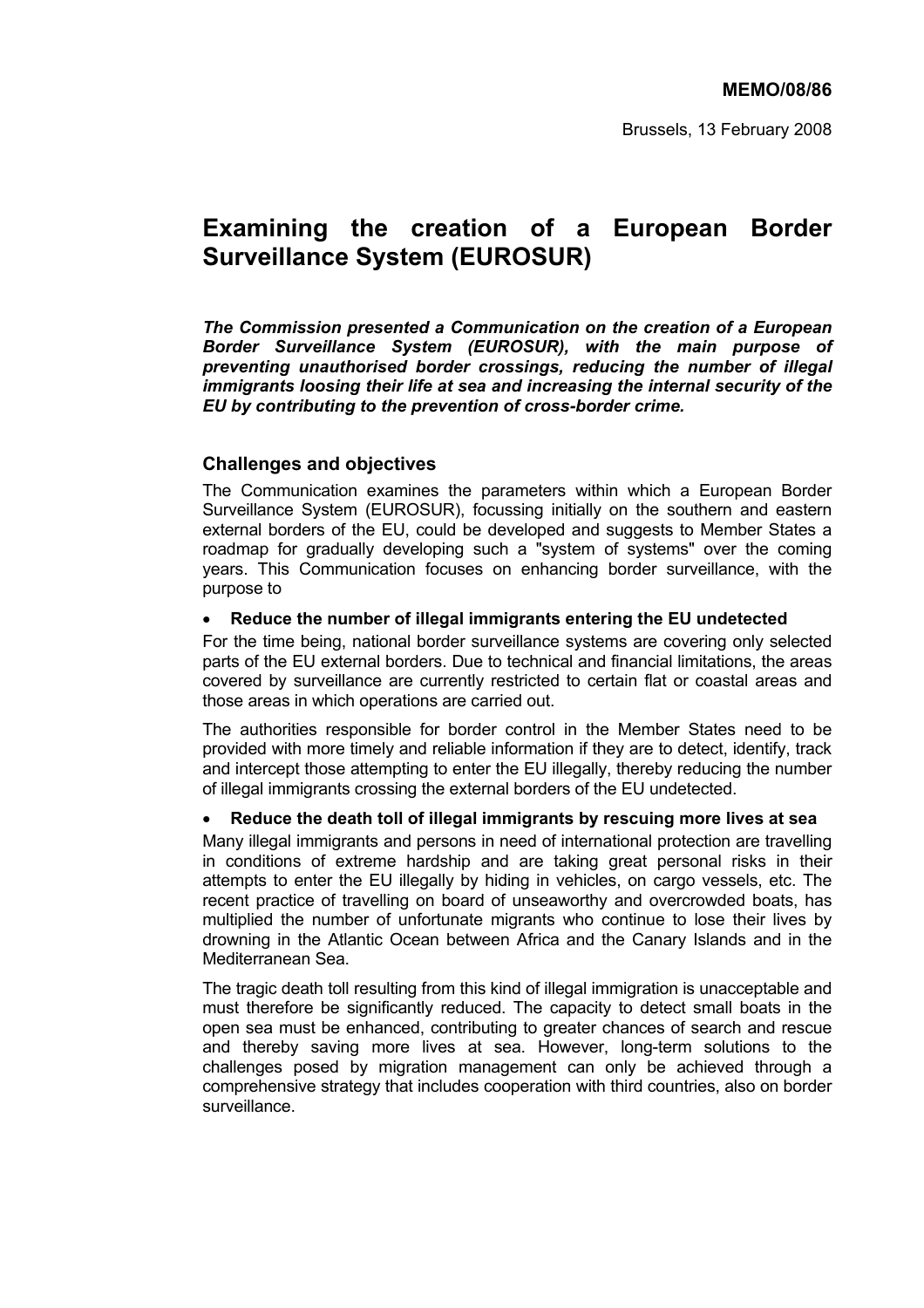### • **Increase internal security of the EU as a whole by contributing to the prevention of cross-border crime**

Border surveillance has not only the purpose to prevent unauthorised border crossings, but also to counter cross-border crime such as the prevention of terrorism, trafficking in human beings, drug smuggling, illicit arms trafficking etc.

To counter these threats is first and foremost a task for the police forces and intelligence services of Member States. However, an effective border management system both at national and European level will provide a valuable tool for fighting cross-border crime.

# **General concept**

A European Border Surveillance System (EUROSUR) should support the Member States in reaching full *situational awareness*<sup>1</sup> at their external borders and in increasing the *reaction capability*<sup>2</sup> of their law enforcement authorities.

EUROSUR should provide the common technical framework for streamlining the daily cooperation and communication between Member States' authorities and facilitate the use of state-of-the-art technology for border surveillance purposes. A key operational objective should be the sharing of information, excluding personal data, between existing national and European systems.

EUROSUR could be set up in three, parallel on-going phases:

1. PHASE 1: The aim of this phase is to interlink and streamline existing surveillance systems and mechanisms at Member State level.

Therefore funding provided under the European External Borders Fund should be used to upgrade and extend the national border surveillance systems and to set up national coordination centres for border control in the Member States located at the southern and eastern external borders of the EU.

A secured computerised communication network should be set up in order to exchange data and coordinate activities between the centres in the Member States as well as with the FRONTEX Agency.

Furthermore, it should be explored how financial and logistical support could be given to selected neighbouring third countries to promote operational cooperation on border surveillance with Member States.

2. PHASE 2: The purpose of this phase is to make better use of surveillance tools at EU level.

By using the EU programmes for research and development, the technical performance of surveillance tools and sensors (e.g. satellites, unmanned aerial vehicles, etc.) shall be improved.

Furthermore, a common application of surveillance tools would provide Member States' authorities with surveillance information on their external borders and the pre-frontier area on a more frequent and reliable basis.

Finally, a common pre-frontier intelligence picture could be developed to combine intelligence information with that obtained from surveillance tools.

 Situational awareness measures how the authorities are capable of detecting cross-<br>border movements and finding reasoned grounds for control measures.

The reaction capability measures the lapse of time required to reach any cross-border movement to be controlled and also the time and the means to react adequately to unusual circumstances.